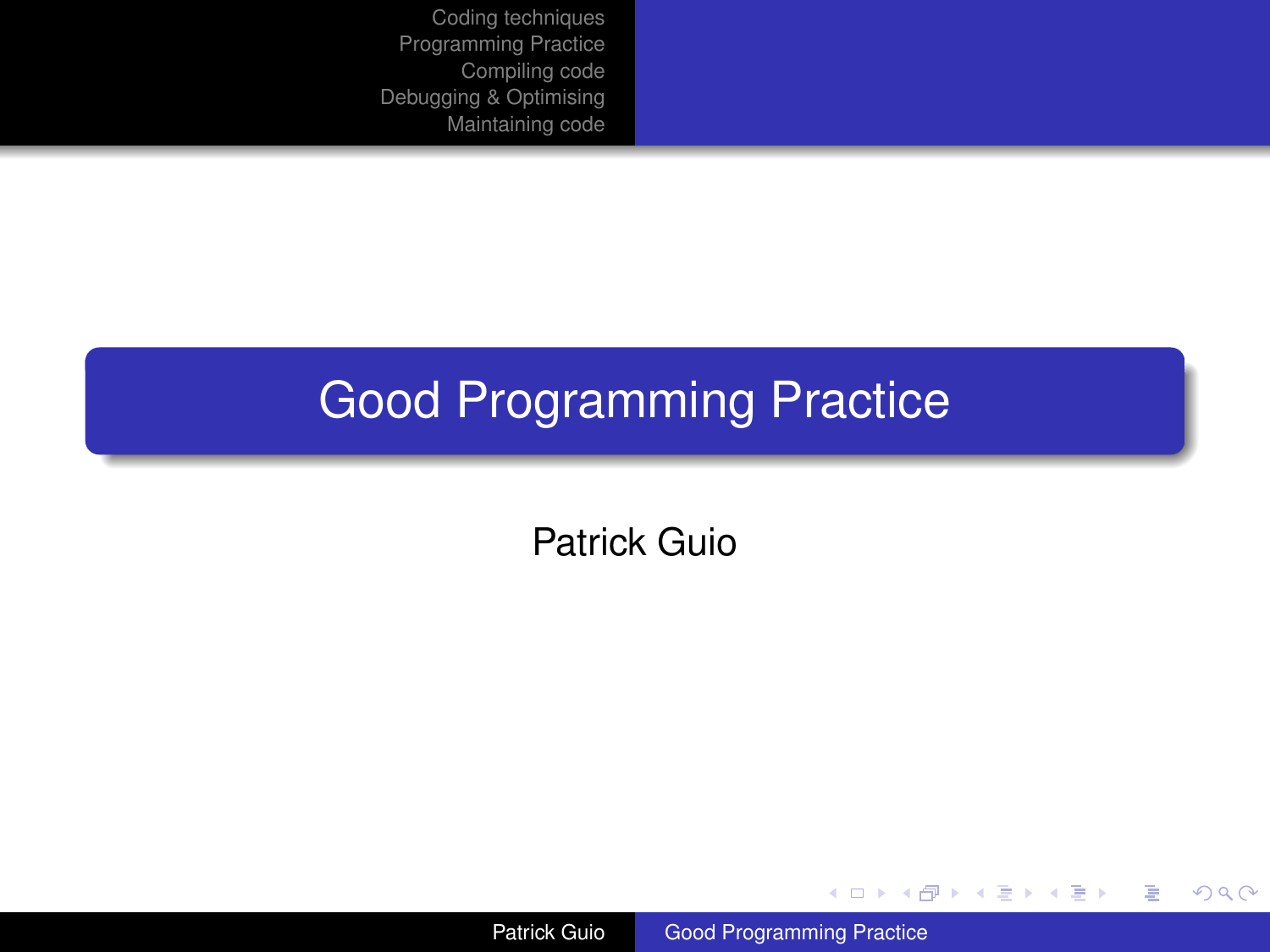





[Debugging & Optimising](#page-19-0)



### [Coding techniques \(Readability and Maintainability\)](#page-2-0)

(ロ) (伊)

医电子 化重子

ă.

<span id="page-1-0"></span> $2Q$ 

2 [Programming Practice \(Performance Enhancements\)](#page-11-0)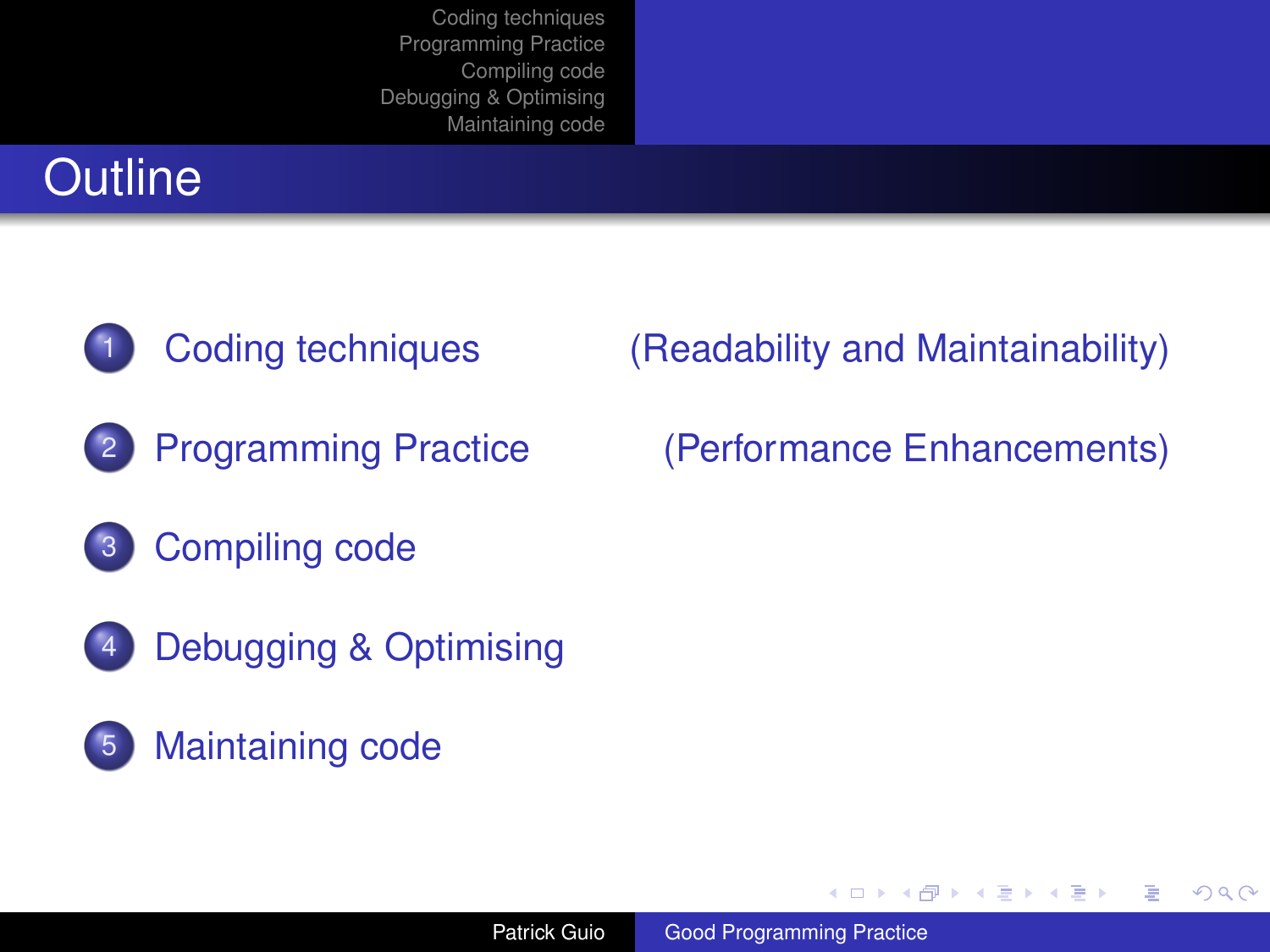## Code Formatting: Be Consistent!

Rule of thumb:

Consistency more important than specific formatting style

- No matter how many SPACE's you use for an indent, use it consistently throughout the source code. SPACE's and TAB's do not mix well!
- Indent code to better convey the logical structure of your code. Without indenting, code becomes difficult to follow.

| if  then<br>if  then<br>$\sim 10$<br>else |  |
|-------------------------------------------|--|
| $\sim 100$<br>end if                      |  |
| $\sim$ $\sim$ $\sim$<br>else              |  |
| $\sim 100$<br>end if                      |  |

Patrick Guio [Good Programming Practice](#page-0-0)

<span id="page-2-0"></span> $2Q$ 

E K.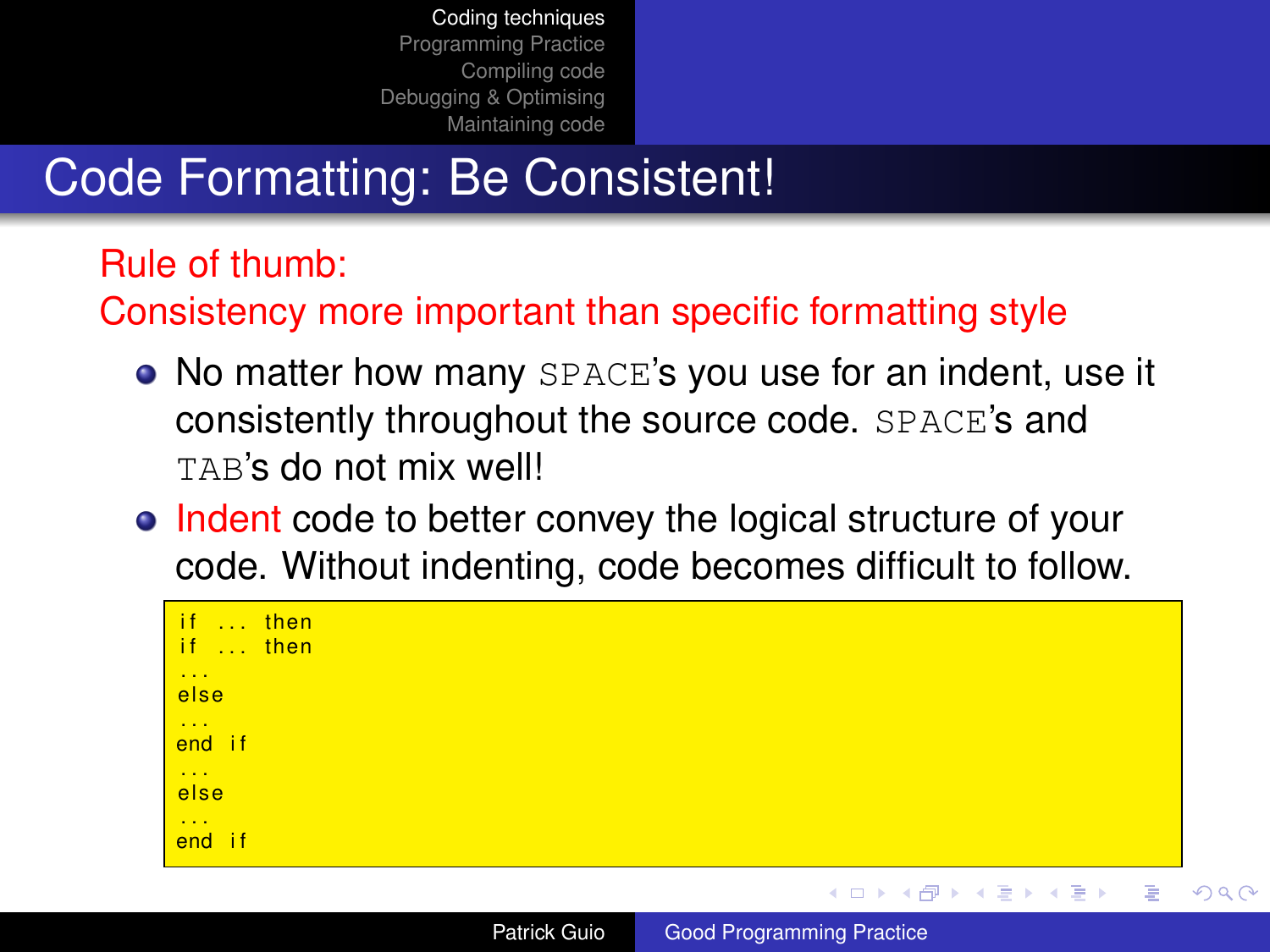# Code Formatting (Contd)

- Establish a maximum line length for comments and code to avoid having to scroll the window of the text editor (and allow clean hard-copy even though printing is not recommended!).
- Use SPACE after each "comma" in lists, such as array values and arguments, also before and after the "equal" of an assignment

<span id="page-3-0"></span>Energy =  $0.5 * k b *$  Temp( i, j, k)

- Use empty lines to provide organisational clues to source code, blocks ("paragraphs"-like structure) help the reader in comprehending the logical segmenting.
- When a line is broken across several lines, make it obvious that the line is incomplete using inden[tat](#page-2-0)i[o](#page-4-0)[n.](#page-2-0)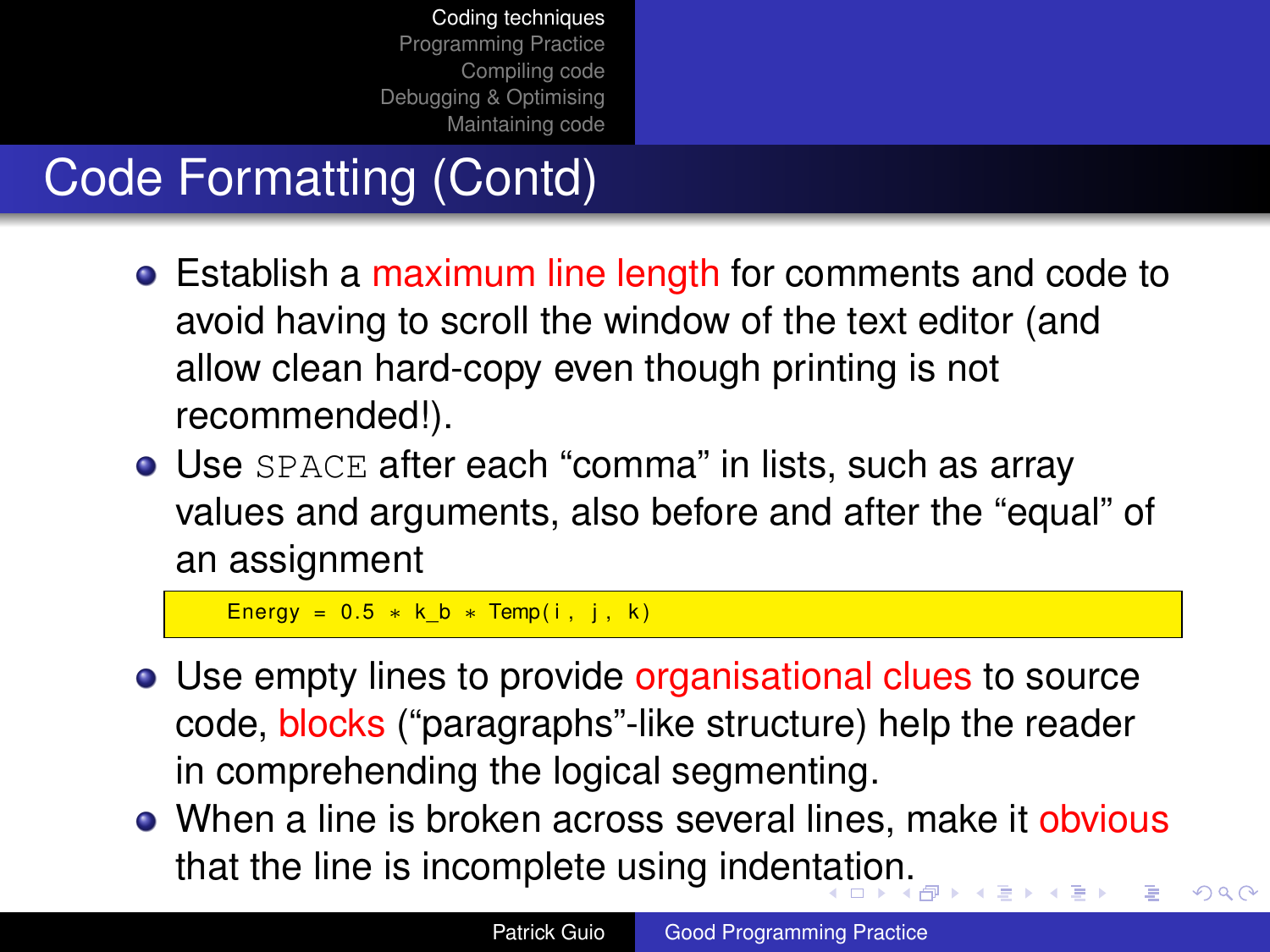Code Formatting (Contd)

• Avoid placing more that one statement per line, an exception is loop in C and C++

for  $(i = 0; i < 100; i++)$ 

• In FORTRAN, avoid to define format statements "far away" from the READ/WRITE statement itself



<span id="page-4-0"></span>Even better, avoid label at all and include the format within the statement

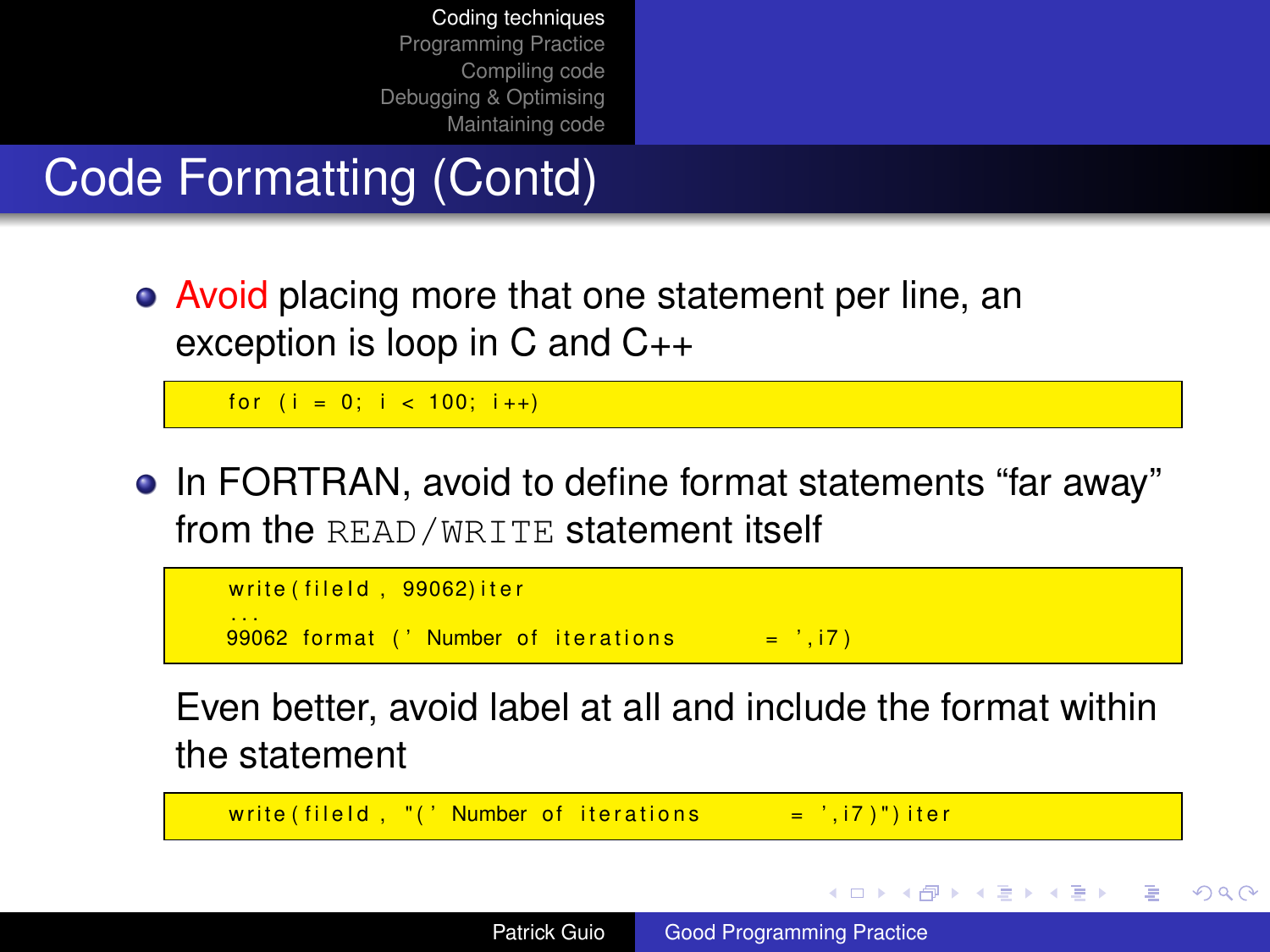## Code Formatting (Contd)

- Enable syntax highlighting in your text editor.
- Use freely available program that help to indent, format, and beautify your source code automatically and consistently.
	- indent for C, astyle for C, C++, C# and Java.
	- floppy for FORTRAN 77, tidy for FORTRAN 77/90.
- Break large, complex sections of code into smaller, comprehensible modules (subroutine/functions/methods). A good rule is that modules do not exceed the size of the text editor window.
- Arrange and separate your source code logically between files.

イロメ 不優 トイヨメ イヨメー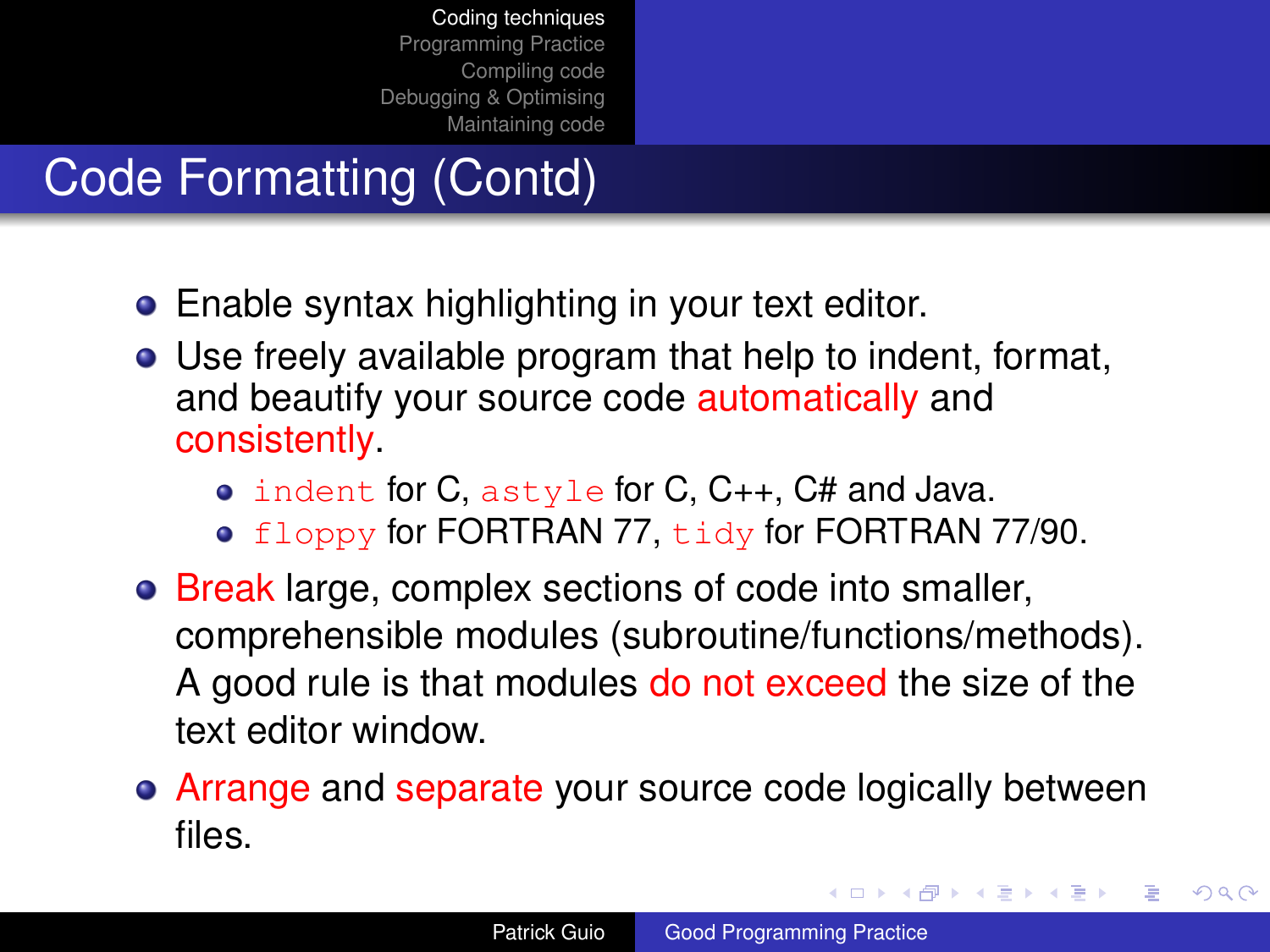## Naming convention: Be Consistent!

Rule of thumb:

Consistency more important than specific naming convention

- Choose and stick to a style for naming various elements of the code, this is one of the most influential aids to understand the logical flow.
- Difficulty to find a proper name for a routine/variable may indicate a need to further analysis to define its purpose. . . "Ce que l'on conçoit bien s'énonce clairement", from "l'art poétique", Nicolas Boileau, 1674.
- A name should tell what rather than how, avoid names that expose underlying implementation.
- **•** Ideally you would like to be able to read the code as prose.

 $2990$ 

イロメ イ押 メイヨメ イヨメ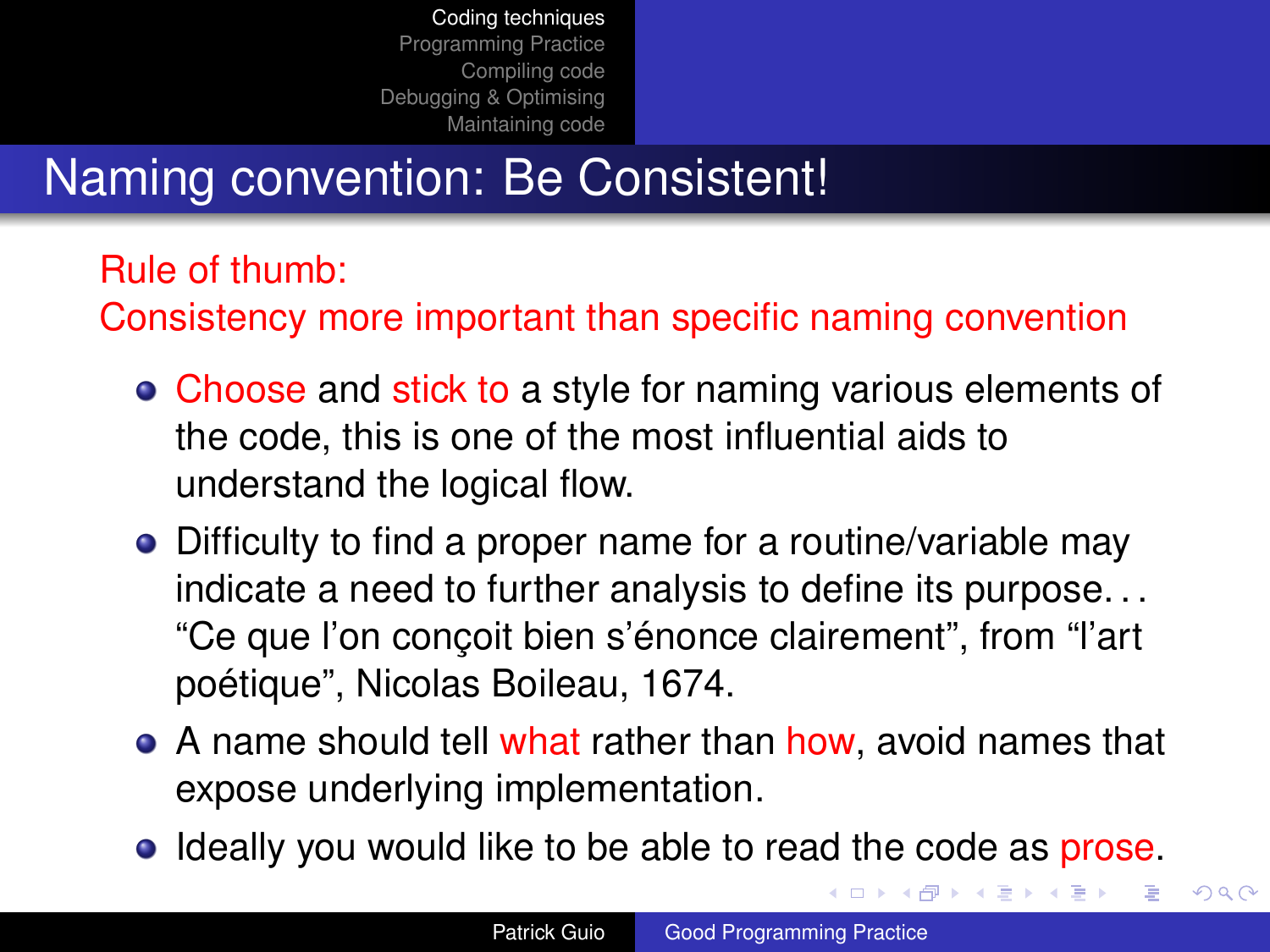## Naming convention (Contd)

### Avoid elusive names, open to subjective interpretation like

Analyse  $(...)$  // subroutine or function or method nnsmcomp1 // variable  $\frac{1}{2}$  variable

It brings ambiguity more than abstraction. . .

Use a verb-noun method to name routines that perform some operation-on-a-given-object. Most names are constructed by concatenating several words, use mixed-case formatting or underscore to ease reading.

 $cal$ calculate Kinetic Energy  $( \ldots )$  $cal$  calculate kinetic energy  $( \ldots )$ 

or any other derivatives.

K ロ ⊁ K 何 ≯ K ヨ ⊁ K ヨ ⊁

<span id="page-7-0"></span> $\Omega$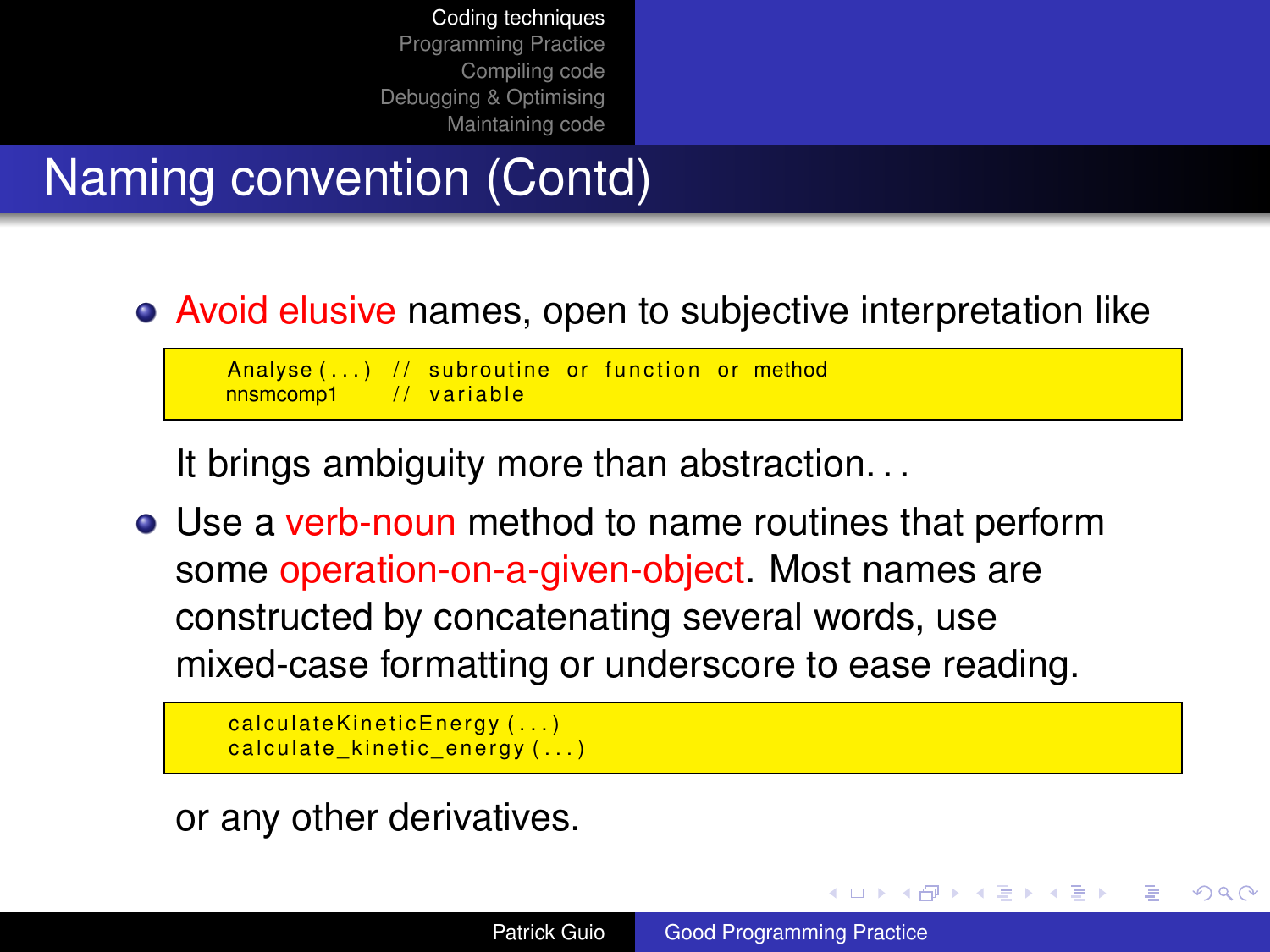Naming convention (Contd)

• In Object-Oriented languages, it is redundant to include the class name in the name of a member field or function, like

class solver { DON'T LISE s olver Grid Size : / / USE INSTEAD int gridSize: . . .

- $\bullet$  In languages with overloading capability  $(C_{++}, M$ atlab,...), overloaded functions should perform a similar task.
- Append/Prepend computation qualifiers like  $Av$ , Sum, Min, Max and Index to the end of a variable when appropriate.
- <span id="page-8-0"></span>Use customary opposite pairs for names such as min/max, begin/end, start/stop[,](#page-7-0) open/close[.](#page-2-0)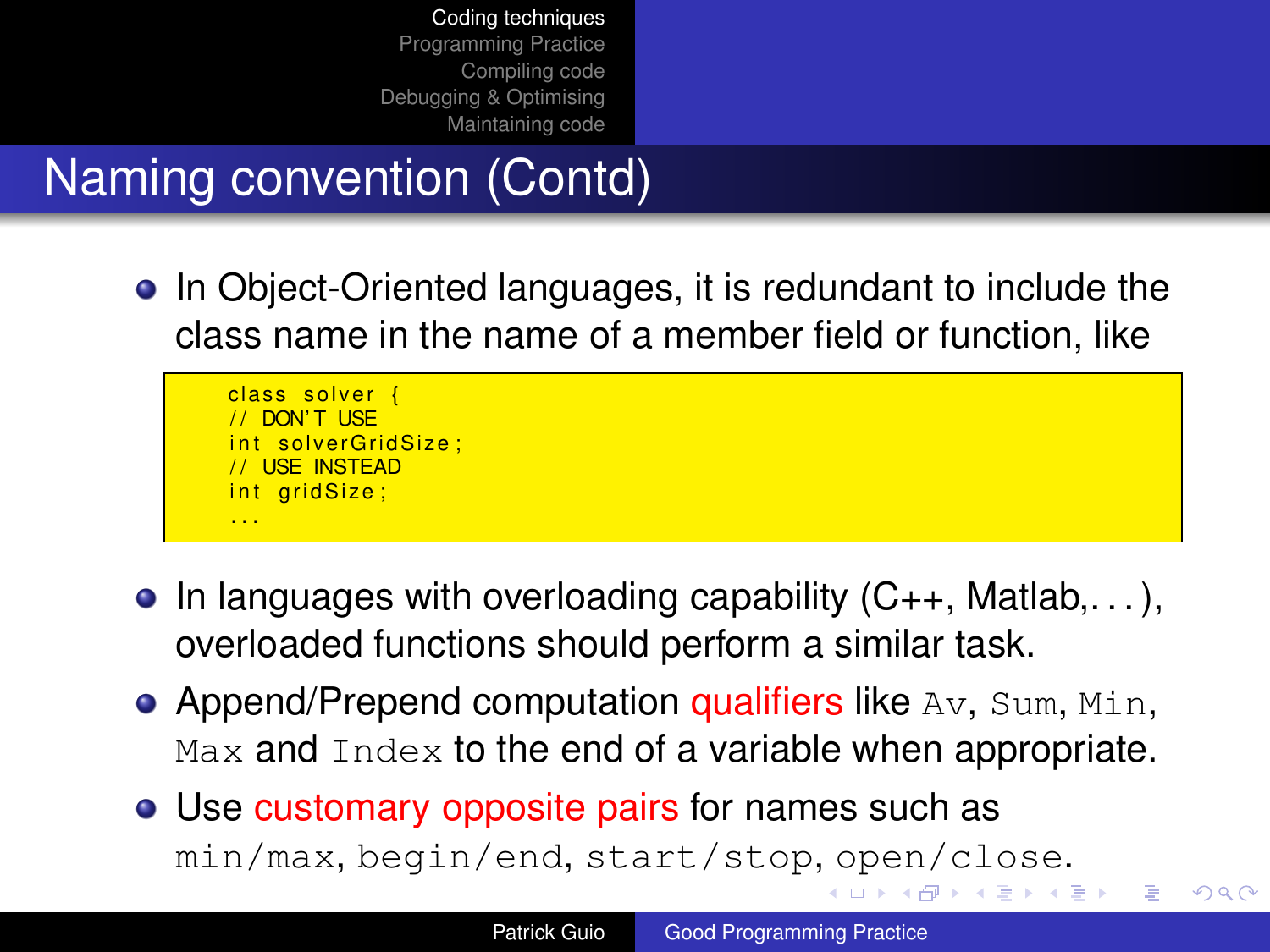## Naming convention (Contd)

• Boolean type variable names (and functions returning boolean) should contain  $is/Is$  to "imply" a  $True/False$ value



• Avoid using terms such as " $Flaq$ " for status variable different from boolean type

<span id="page-9-0"></span> $integrationFlag$  // expect a boolean type  $interactionsMethodType$  // expect a status value

**•** Even for short-lived variable, use a meaningful name. Use singl[e](#page-10-0)-[l](#page-1-0)etter variable  $(i, j)$  for short-lo[op](#page-8-0) [in](#page-10-0)[d](#page-8-0)[ex](#page-9-0)e[s](#page-1-0) [o](#page-10-0)[n](#page-11-0)l[y.](#page-2-0)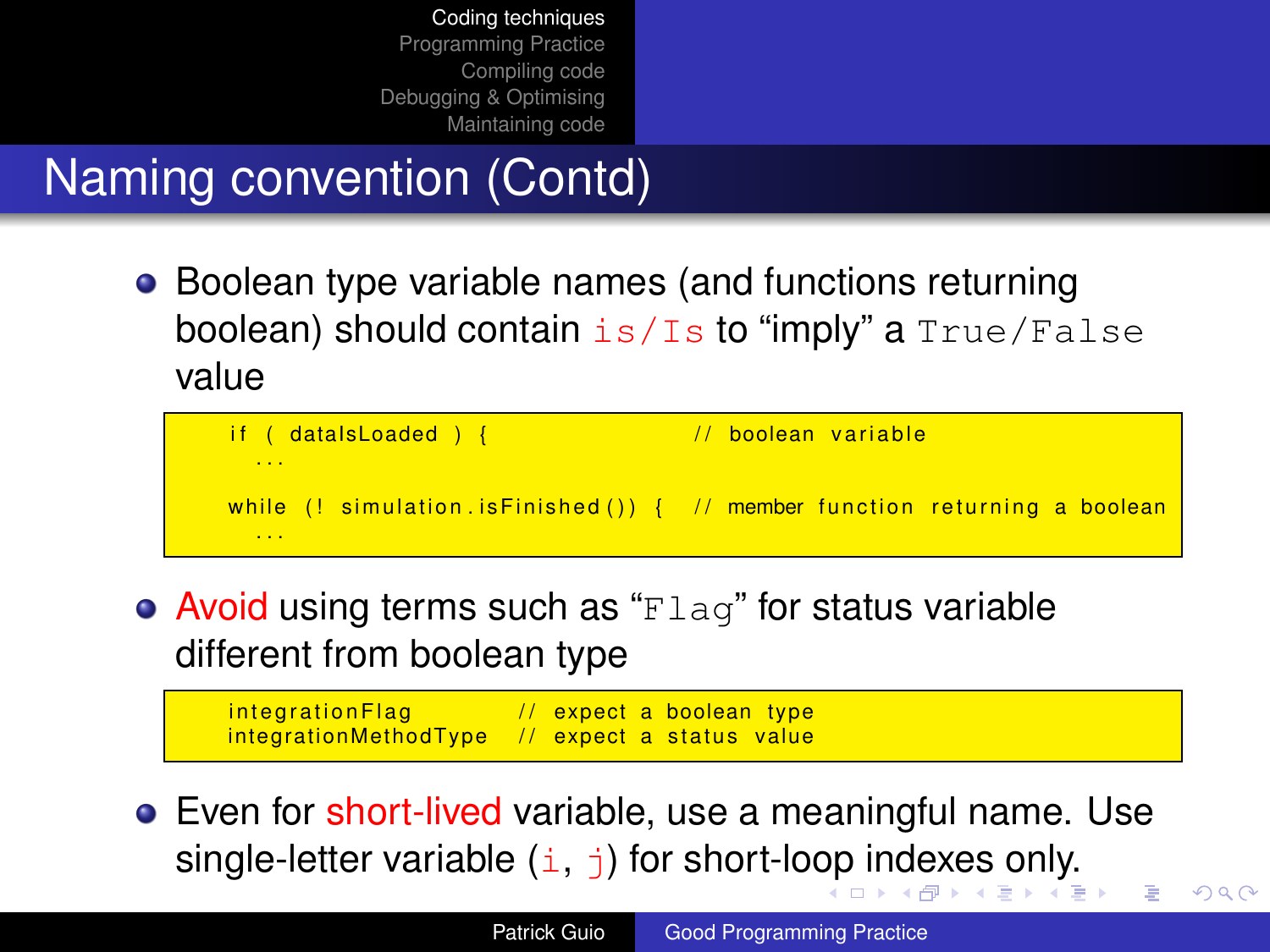## Naming convention (Contd)

- **•** If using Charles Simonyi's Hungarian Naming Convention, or some derivative, develop a list of standard set of prefixes for the project (for instance arr1df, arr1di,  $arr2df, etc.$ ...
- For variable names, it can be useful to include notation that indicate the scope of the variable, such as the prefix  $q$  for global or  $1$  for local.
- "Constants" (literals) should be all uppercase with underscores between. For instance, the C header file underscores between. For instance, the<br>"math.h" define  $\pi$  and  $\sqrt{2}$  as the literal

```
# define M_PI 3.14159265358979323846 /* pi ∗/<br># define M SQRT2 1.41421356237309504880 /* sqrt(2) ∗/
# define M_SQRT2 1.41421356237309504880
```
<span id="page-10-0"></span> $2Q$ 

∢ ロ ▶ ∢ 何 ▶ ∢ 后 ▶ ∢ 后 ▶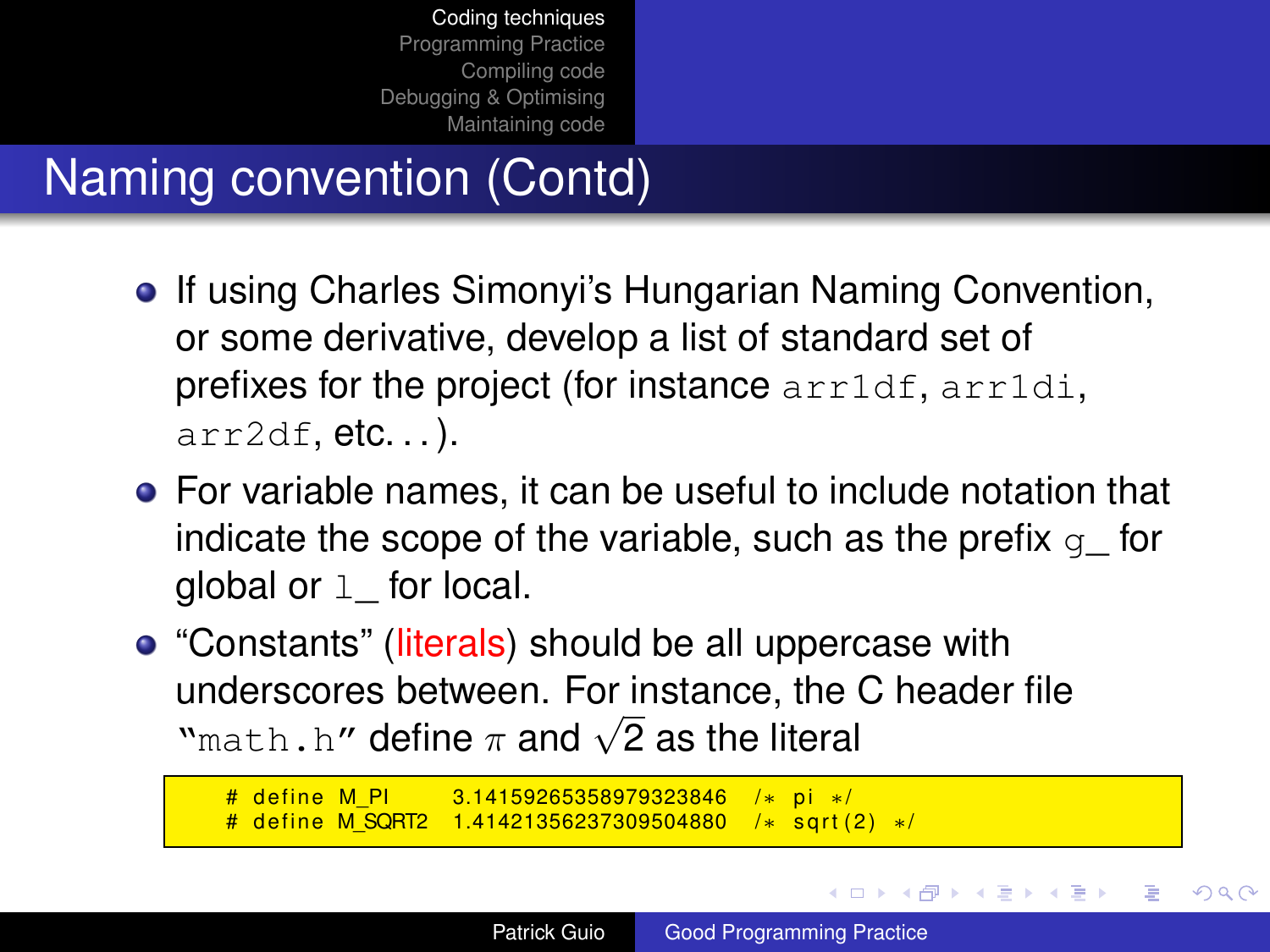- [Coding techniques](#page-2-0) [Programming Practice](#page-11-0) [Compiling code](#page-16-0) [Debugging & Optimising](#page-19-0) [Maintaining code](#page-21-0)
- Keep lifetime of variables as short as possible when the variable represents a finite resource such as a file descriptor.
- Keep scope of variables as small as possible to avoid confusion and ensure maintainability.
- Use variables and routines for one purpose only. Avoid multipurpose routines that perform a variety of unrelated tasks. . .
- Keep in mind what control flow constructs do, for instance

```
isReady ) then
...<br>else if( .NOT.isReady ) then
     . . .
end i f
```
contains an unnecessary construction. Which one?

<span id="page-11-0"></span> $\mathcal{A} \xrightarrow{\sim} \mathcal{A} \xrightarrow{\sim} \mathcal{B} \xrightarrow{\sim}$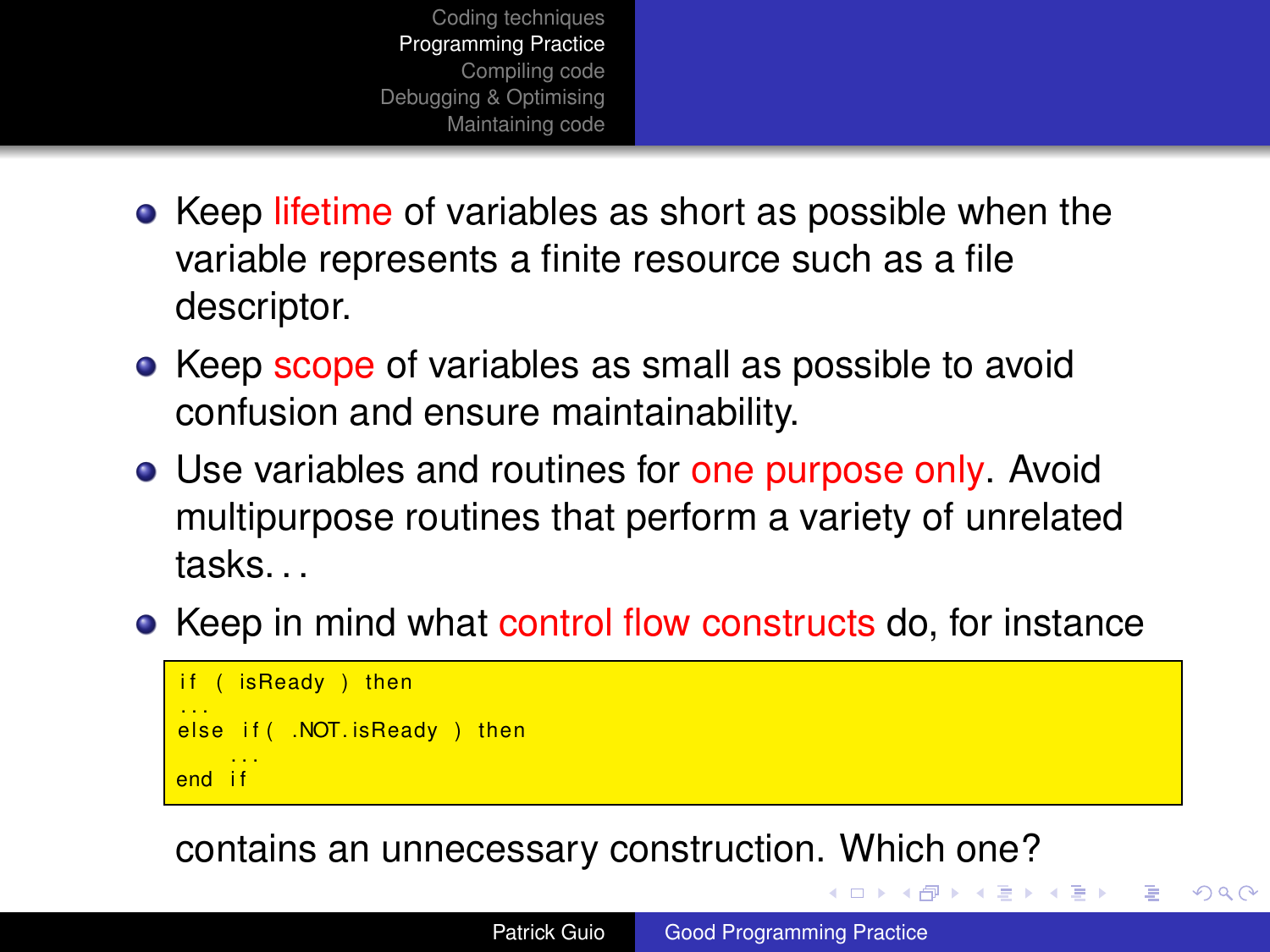• Take advantage of the control flow construct capabilities of a language, for instance in FORTRAN 90 use



#### instead of

```
if (number lt. 0) then
...<br>else if  (number .eq. 1 .or. number .eq. 2) then
  . . .
else if (number . ge. 3) then
 . . .
else
  . . .
end i f
```
Patrick Guio [Good Programming Practice](#page-0-0)

イロト イ押 トイヨ トイヨ トー

<span id="page-12-0"></span>重。  $2990$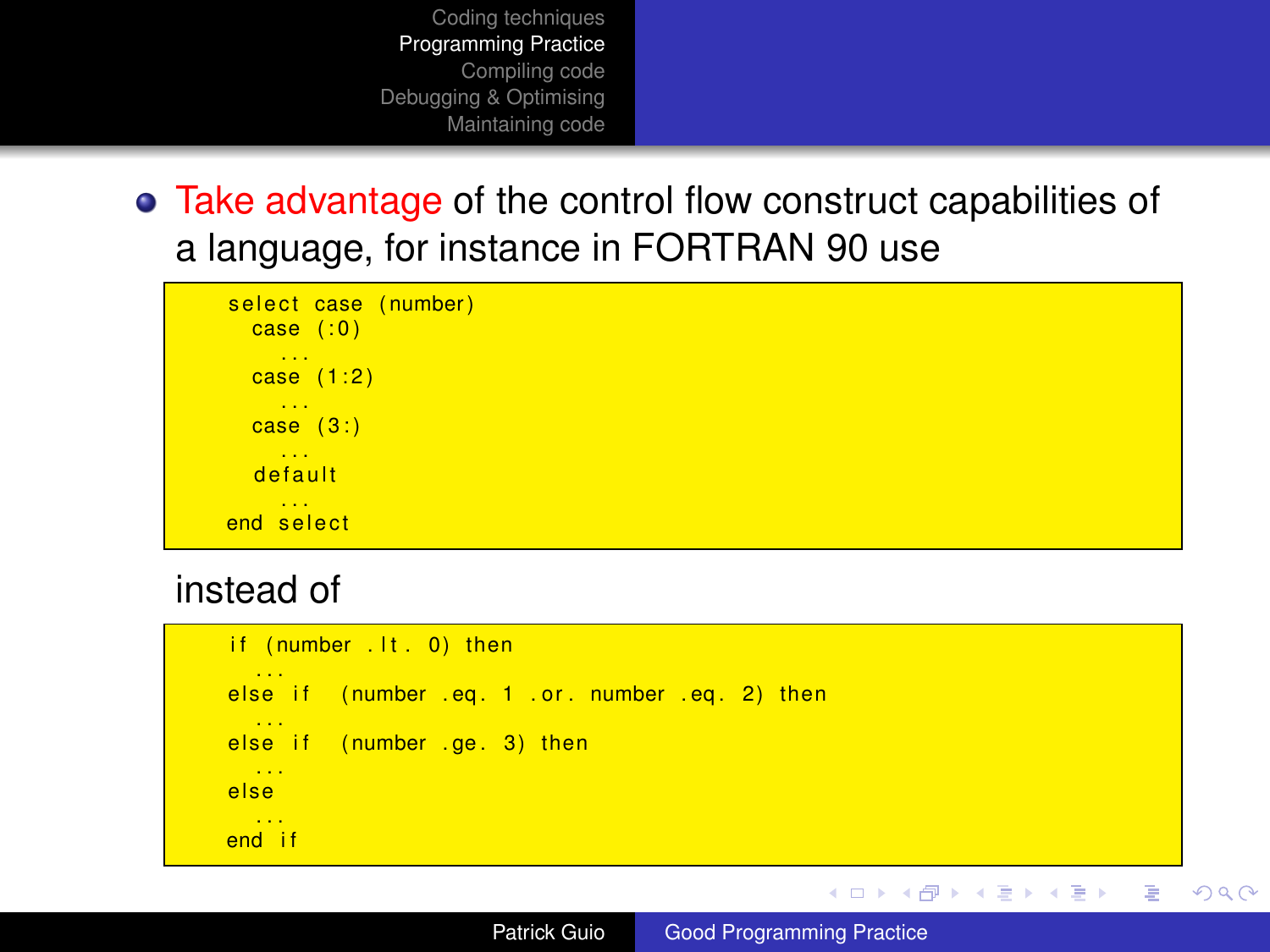- [Coding techniques](#page-2-0) [Programming Practice](#page-11-0) [Compiling code](#page-16-0) [Debugging & Optimising](#page-19-0) [Maintaining code](#page-21-0)
- Some common sense and critical analysis can help to avoid such "flaw". nn is never modified in the subroutine, called once with value zero.... What is wrong?

```
subroutine update_fields( \ldots, \text{nn} ). . .
integer nn
\overline{do} i = 1, maxDim2
      \overline{d} \overline{d} \overline{d} \overline{d} \overline{d} \overline{d} \overline{d} \overline{d} \overline{d} \overline{d} \overline{d} \overline{d} \overline{d} \overline{d} \overline{d} \overline{d} \overline{d} \overline{d} \overline{d} \overline{d} \overline{d} \overline{d} \overline{d} \overline{d} \overline{do k = 1, maxDim3
                      ...<br>if (nn .eq. 0) then
                            . . .
                    e l s e
                       . . .
                   end if
                    . . .
             end do
      end do
end do
```
<span id="page-13-0"></span>• Don't forget how array are stored internally in C and FORTRAN, "optimal" encapsulated loops over several dimensions is different for C and FOR[TR](#page-12-0)[A](#page-14-0)[N](#page-12-0)[.](#page-13-0)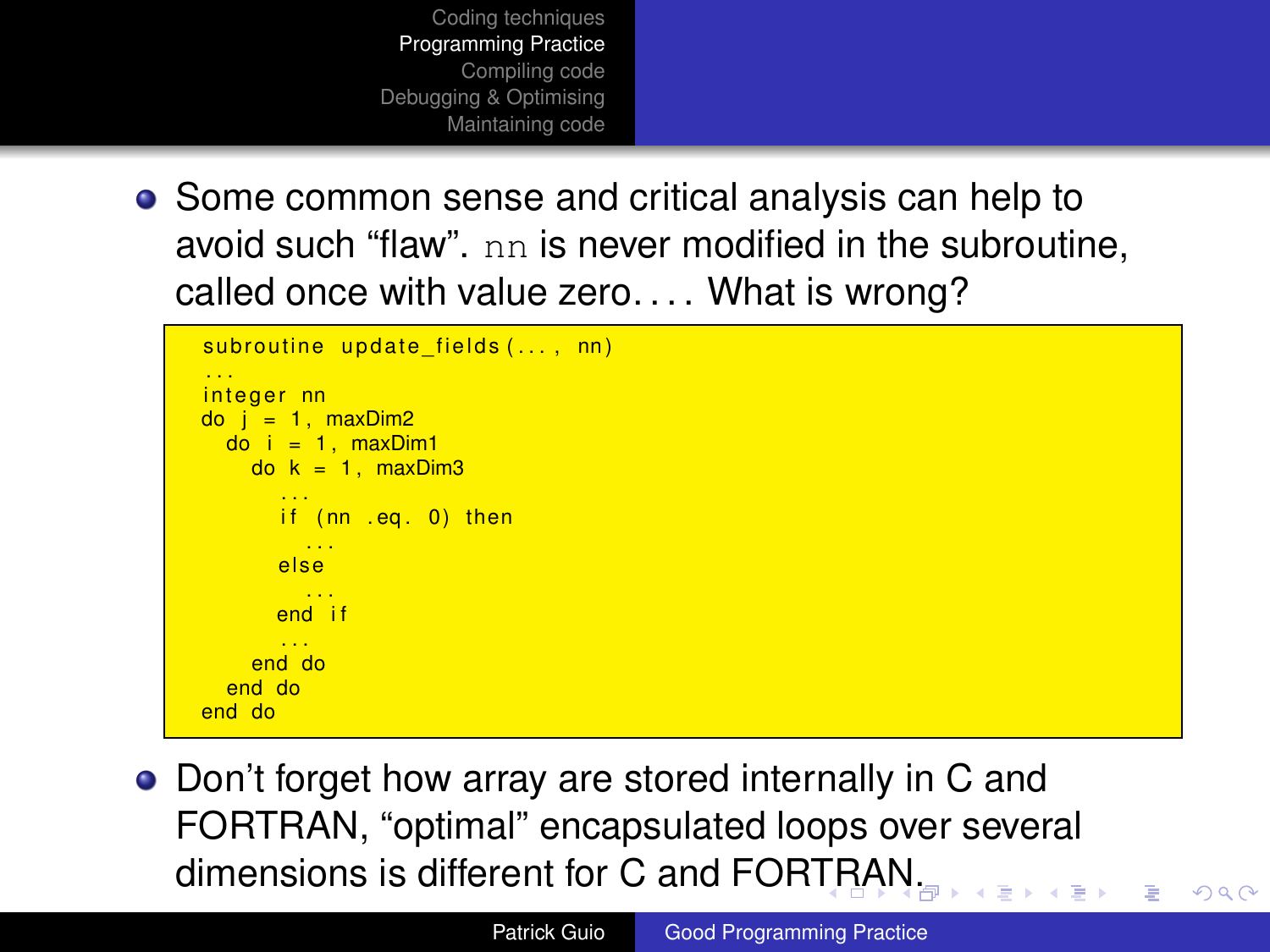- Use literals. A good rule is to gather related literals in a single "header" file to include wherever needed.
- Don't assume output formats. Functions should return values in original type, the caller should decide what to do, reformat, sent to standard output, etc. . .
- Wrap built-in functions and third-party library functions with your own wrapper functions can be beneficial. This is a good practice to serve several purposes:
	- If third-party libraries interface change, only the the wrapper functions need change, not the main application.
	- Easier to add code or breakpoints at one place in the wrapper when debugging for instance.

イロト イ押 トイヨ トイヨ トー

<span id="page-14-0"></span>ă.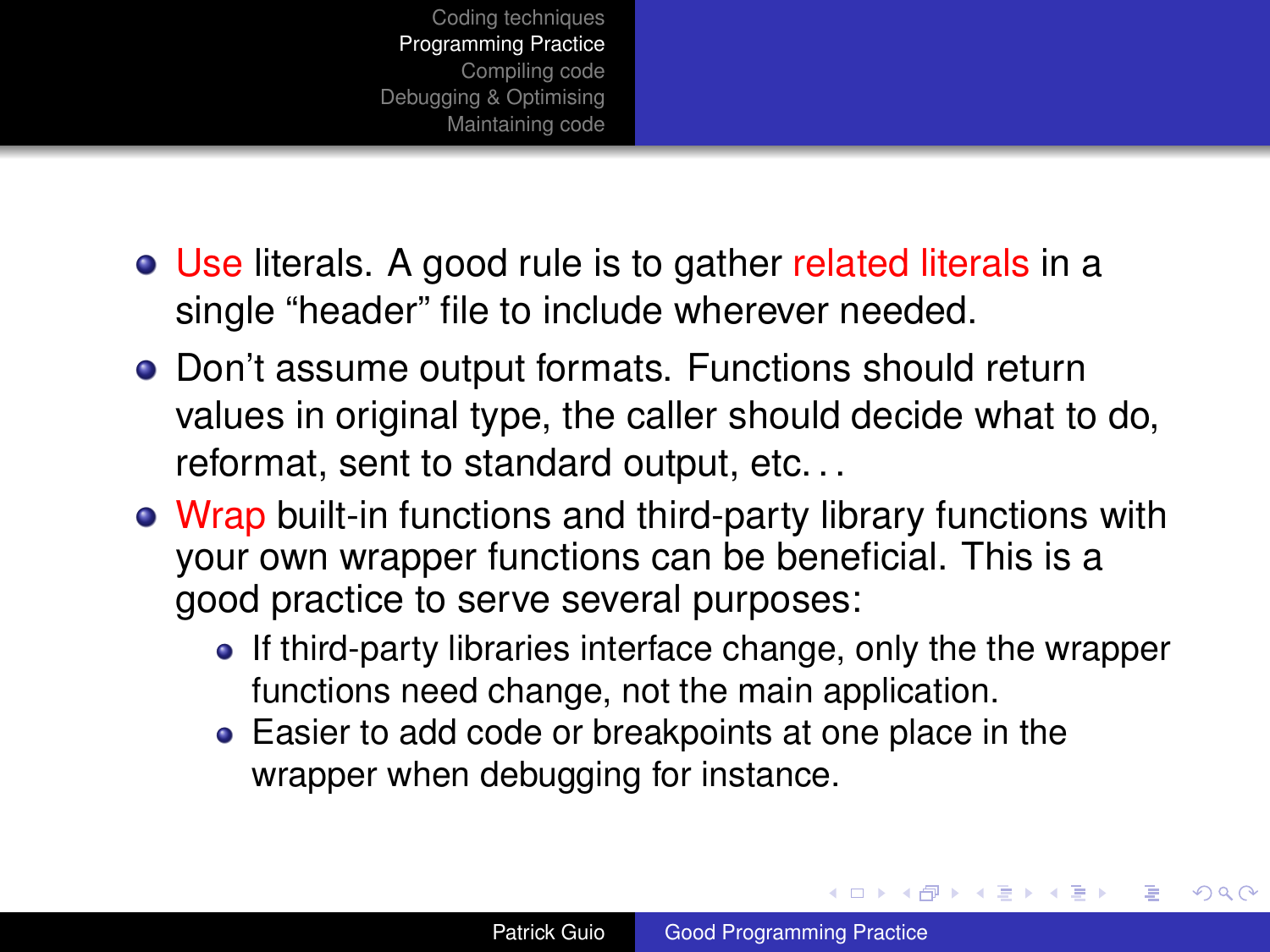- Test returned status for error conditions. When you try to open a file, write to, read from, or close it, doesn't mean you will succeed. When calling a function that can "throw" an error, you should add code to deal with that potential error.
- Recover or fail "gracefully". Robust programs should report an error message (and optimally attempt to continue).
- Provide useful error messages. Expanding on the previous point, you should provide a user-friendly error message while simultaneously logging a programmer-friendly message with enough information that they can investigate the cause of the error.

イロメ イ押メ イヨメ イヨメー

<span id="page-15-0"></span>B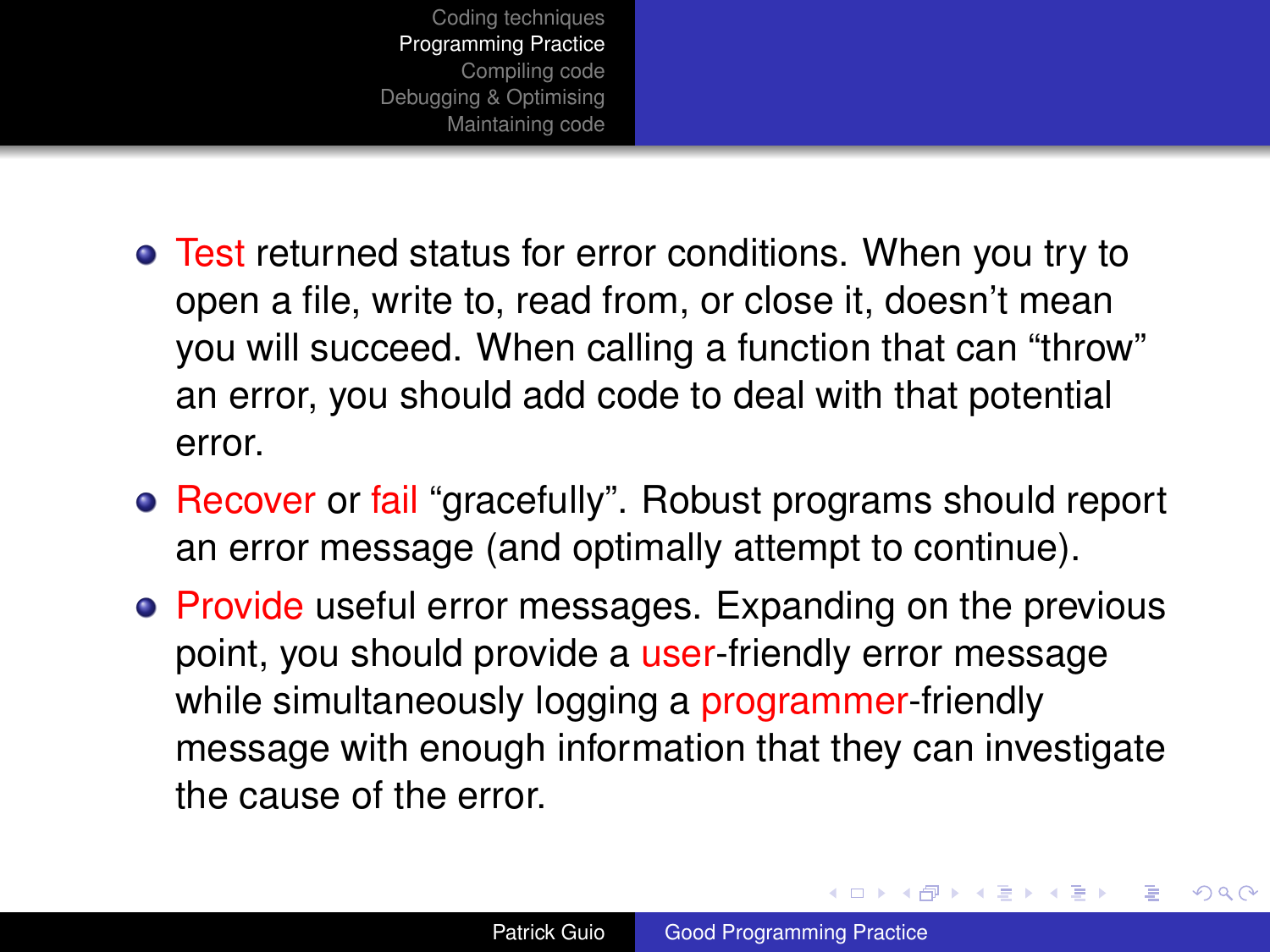### Understanding "Makefile"

**.** "Makefile" contain statements like

target: dependencies command to update target  $#$  optional

When the "command to update target" is provided. the statement is called an explicit rule.

 $\bullet$  "Makefile" can define variables

```
CXX=a++CXXFLAGS=−O
helo: hello.com$ (CXX) $ (CXXFLAGS) - o hello hello.cpp
```
Variables are useful as they can be redefined on the command line, allowing to change compiler, compiler options without editing the file. For instance

% make hello CXX=icpc CXXFLA[GS](#page-15-0)[=](#page-17-0)[-](#page-15-0)[g](#page-16-0)

<span id="page-16-0"></span> $QQ$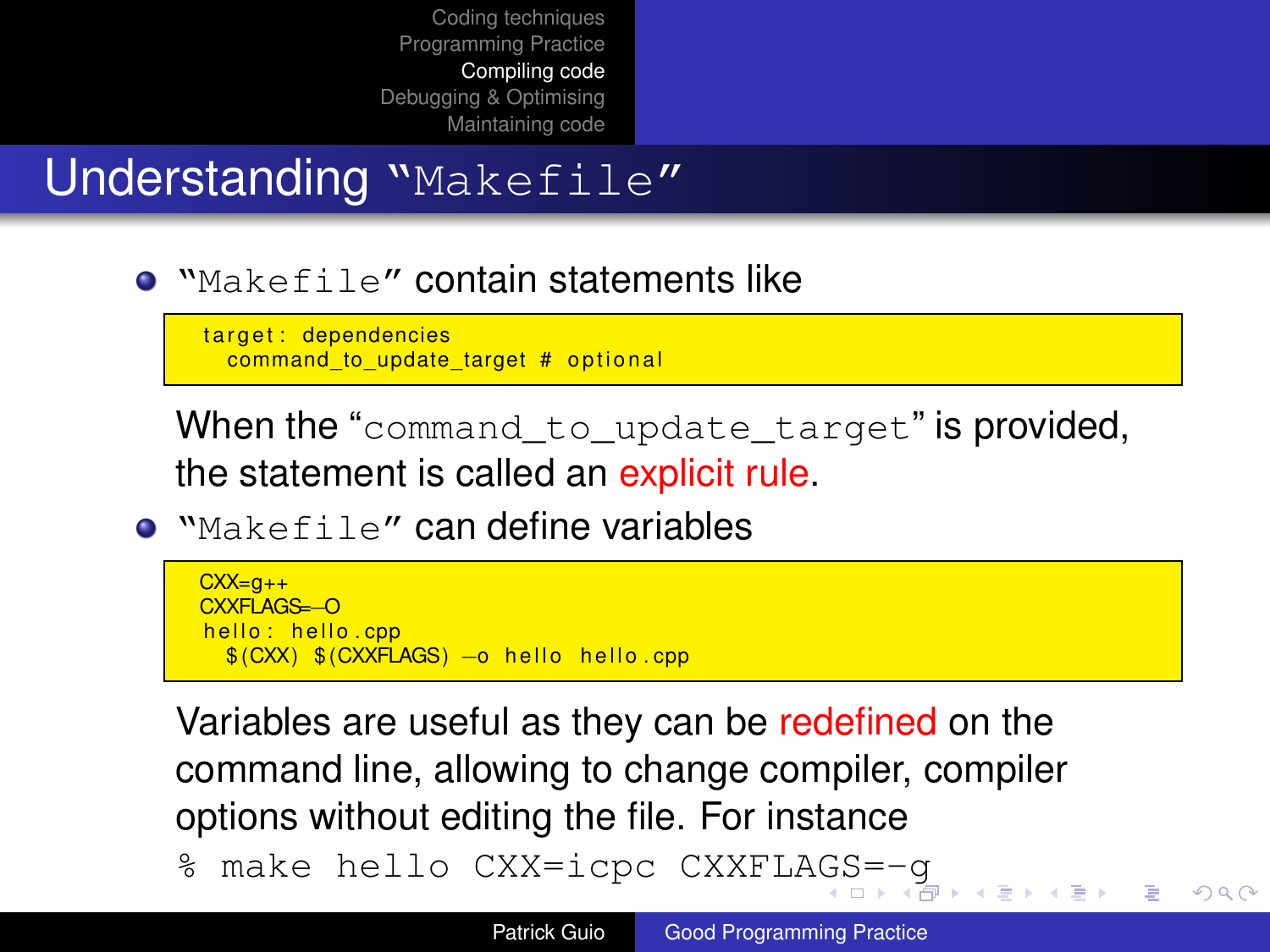## Understanding Makefile (contd)

"Makefile" variables can be substituted

OBJECTS=\$ (SOURCES: . cpp =. o )

"Makefile" can define inference rules, such as

```
. SUFFIXES : . cpp
. cpp . o :
  $ (CXX) $ (CXXFLAGS) −o $@ −c $<
# or equivalently
%.o: %.cpp
 $ (CXX) $ (CXXFLAGS) −o $@ −c $<
```
Use make  $-p$  to get the database of variables and inference rules.

- $\bullet$  \$@ contains the target name
- $$^{\circ}$  contains the list of dependencies
- <span id="page-17-0"></span> $\bullet$  $\bullet$  $\bullet$  \$< contains the fir[st](#page-16-0) element [of](#page-18-0) the list of [d](#page-16-0)[ep](#page-17-0)e[n](#page-19-0)den[c](#page-15-0)[i](#page-16-0)e[s](#page-19-0)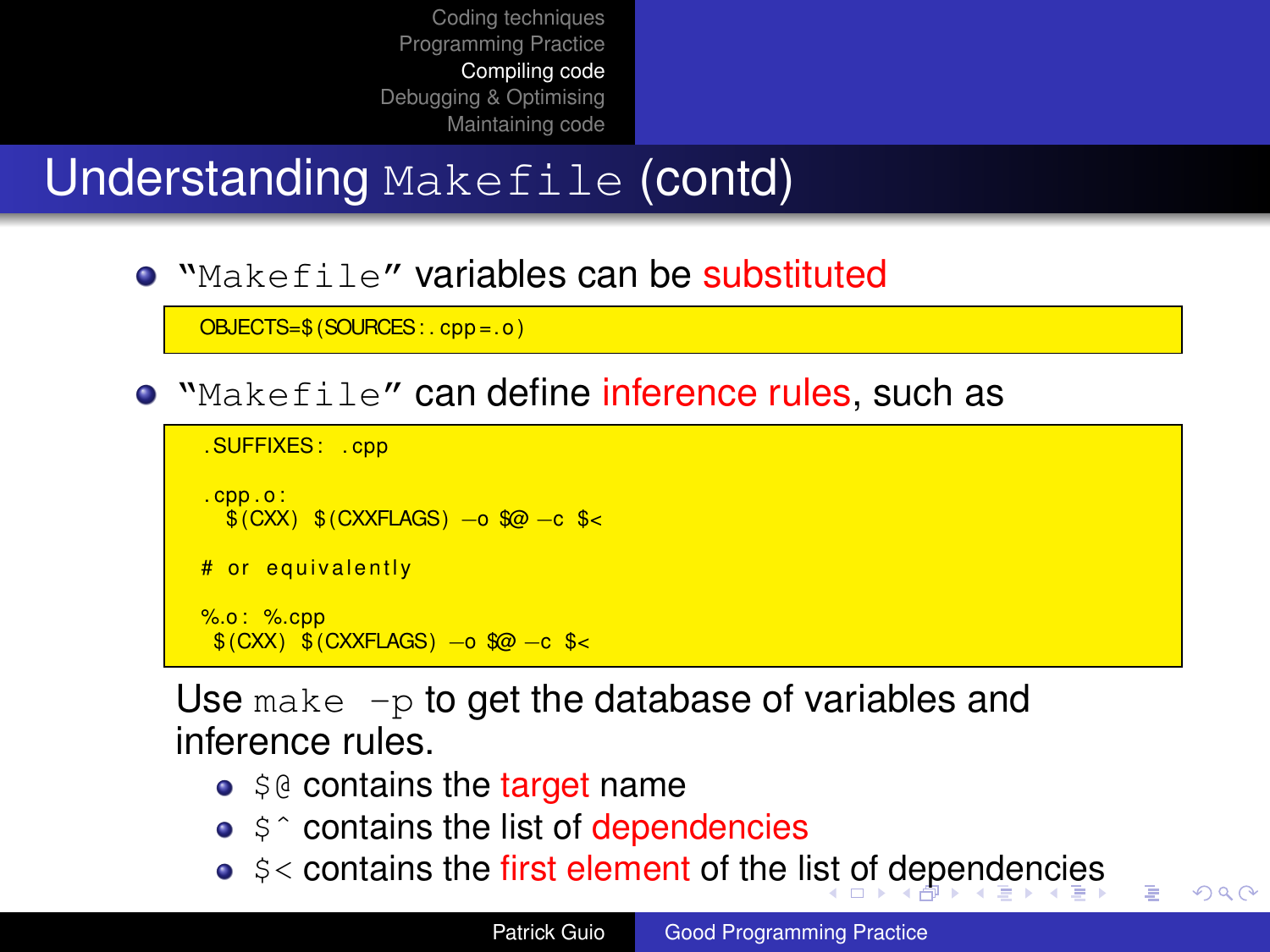### Writing a "Makefile"

**• There is no unique way to write a** "Makefile", here is one way to compile a FORTRAN 90 code

```
FC- if o rtFFLAGS=−O
SOURCES=main . f90 init . f90 integrate . f90
OBIECTS=$ (SOLIRCES): f90 = .0)EXECUTABLE=myProg
de fault : $ (EXECUTABLE)
$ (EXECUTABLE ) : $ (OBJECTS)
  \sqrt{\$ (FC) \$( FFLAGS) -o \$\ \Diamond%o : % f90$ (FC ) $ (FFLAGS ) −o $@ $<
```
You can force another compiler and other options on the command line with

% make FC=myCompiler FFLAGS=myOptions

**K ロ ▶ K 伊 ▶ K ヨ ▶ K ヨ ▶** 

<span id="page-18-0"></span>重し  $2Q$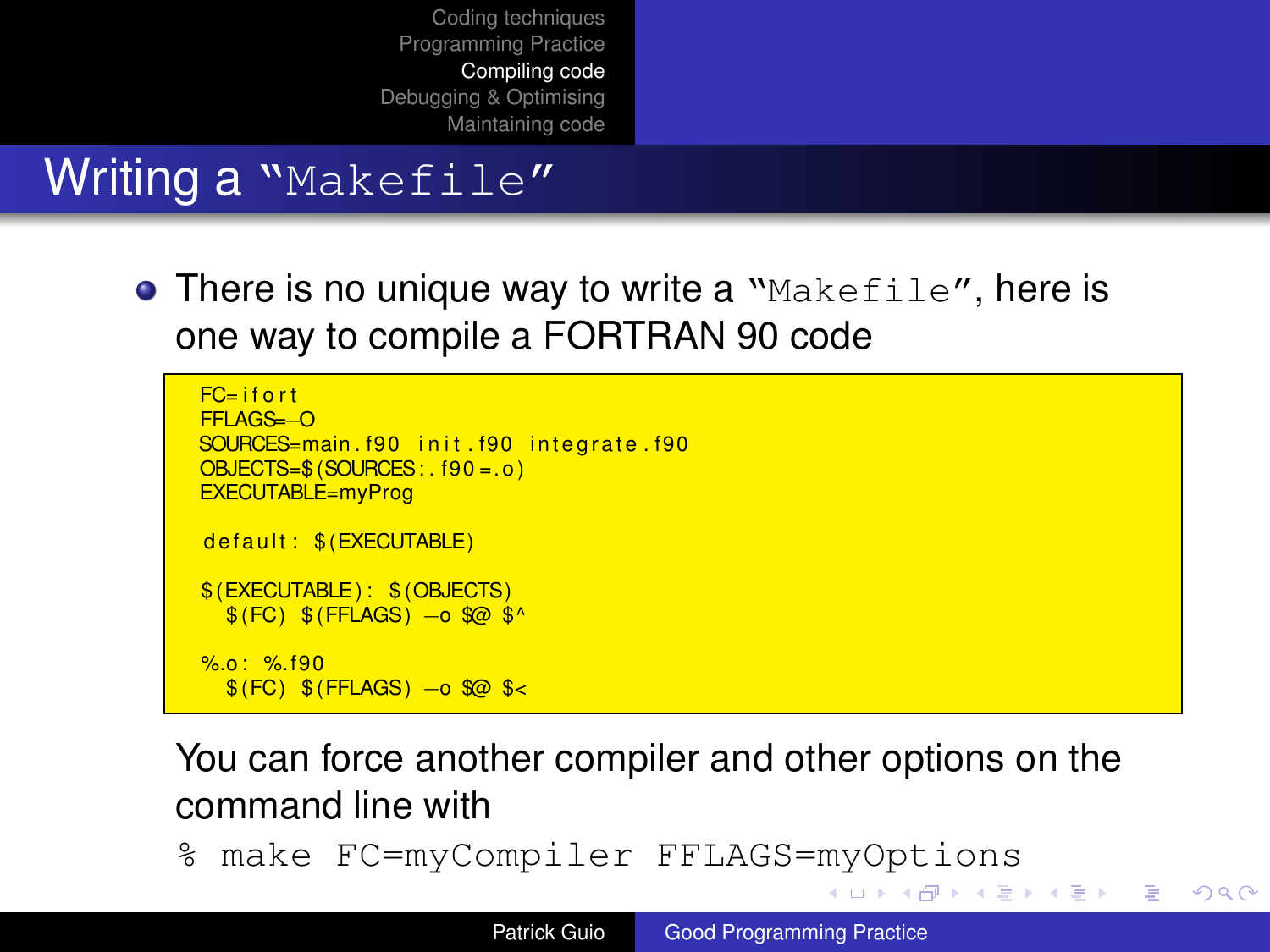# **Debugging**

- All compilers have the option  $-q$  which can be used to generate extra information to be used together with a symbolic debugger (commands of gdb such as run, break, start/step, list, print and of course help can do a lot to debug!)
- $\bullet$  Intel FORTRAN compiler  $\mathrm{i}$  fort have options to check run time condition like  $-$ check uninit for uninitialised variables or -check bounds for access outside allocated array.
- Reading the documentation of your compiler/debugger is always a good start (man ifort / icpc / idb /  $q++$  /  $qcc$  $\frac{1}{\sqrt{q}}$  fortran  $\frac{1}{q}$  db  $\frac{1}{q}$ ...

<span id="page-19-0"></span>イロメ 不優 トイヨメ イヨメー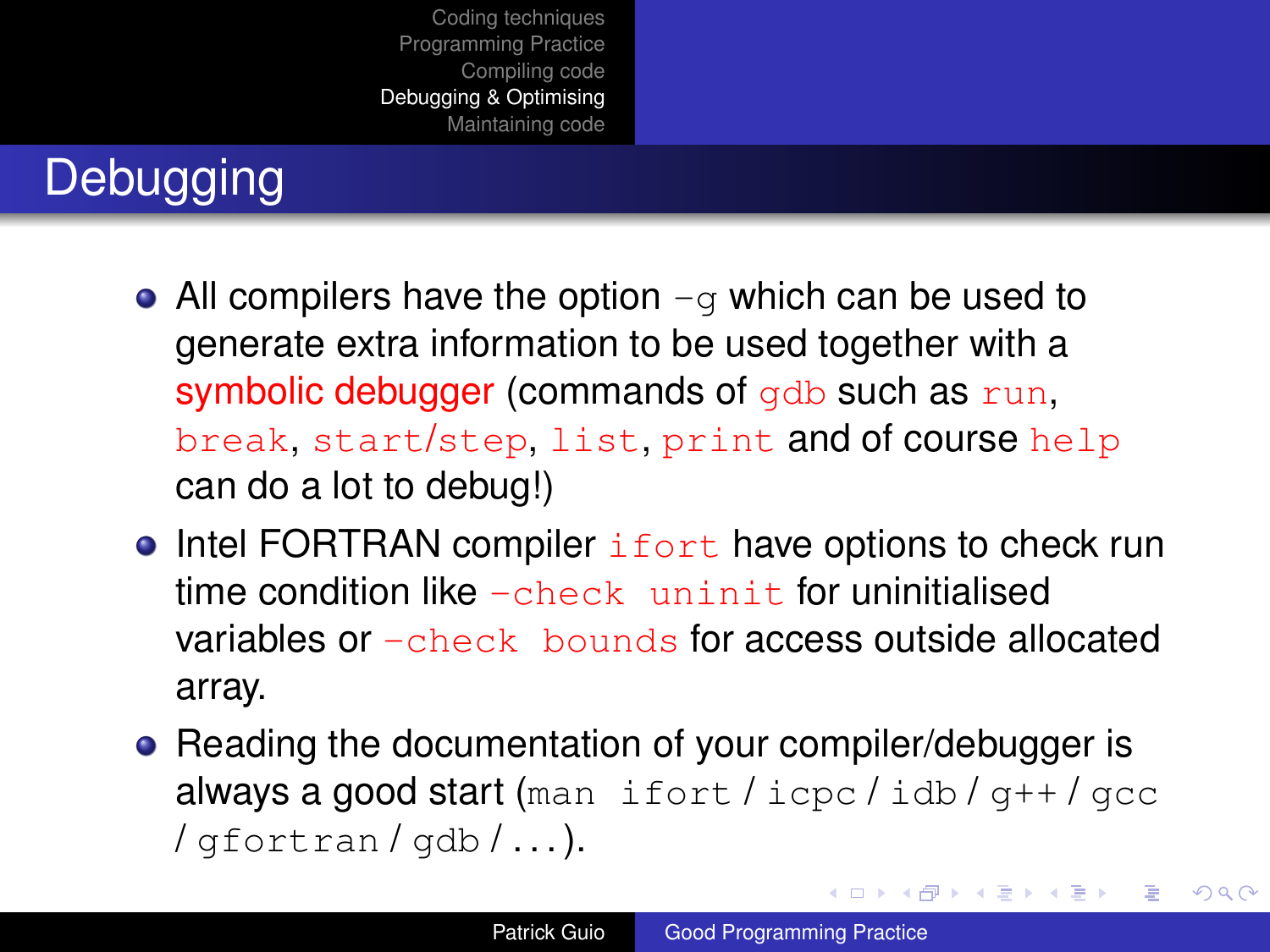# **Optimising**

- All compilers have the option  $-\circ$  which provides default and "safe" optimisation.
- Note that some compiler optimise without any options, while others don't. Be careful!
- Intel FORTRAN compiler  $ifort$  (as well as the  $C_{++}$ compiler  $icpc$ ) have options for more aggressive optimisation such as  $-fast$ , and hardware-dependent such as the  $-xSSE$  family.
- Information about your CPU capability on a Linux system can be found in the file /proc/cpuinfo.

イロメ イ押 メイヨメ イヨメ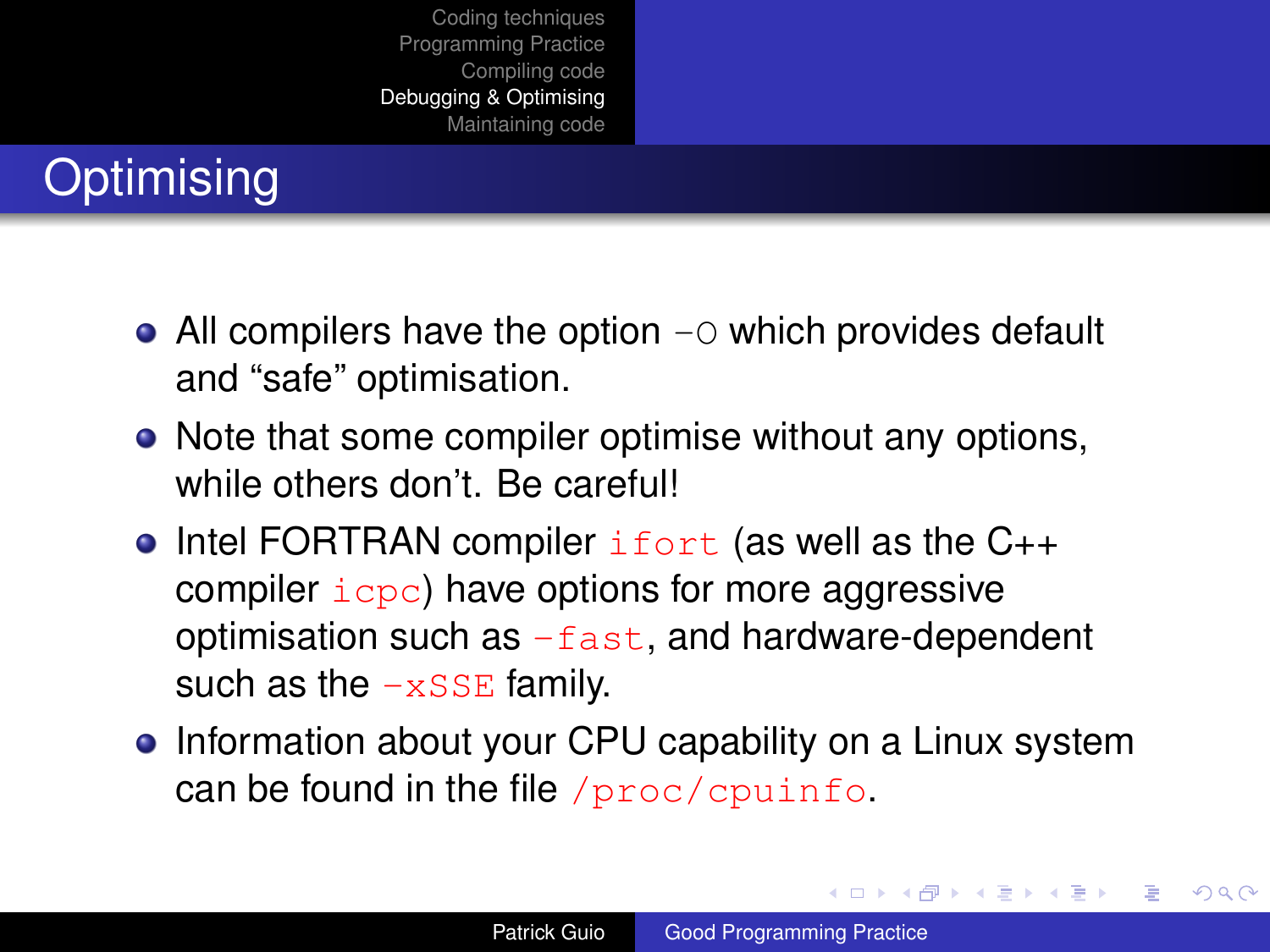## Setting up a Version Control System (cvs)

- You need first to set up your  $\cos$  repository. Choose a directory with disk space for several times the size of your actual source package, then set the CVSROOT environment variable to this path. For instance, for the Berkeley/C shell family
	- % setenv CVSROOT

:ext:yourId@yourServer:pathToYourRepo then run the command to initialise the repository

% cvs init

This command is run only once and creates the repository and the special module containing the configuration files for this repository.

イロト イ押 トイヨ トイヨト

<span id="page-21-0"></span>B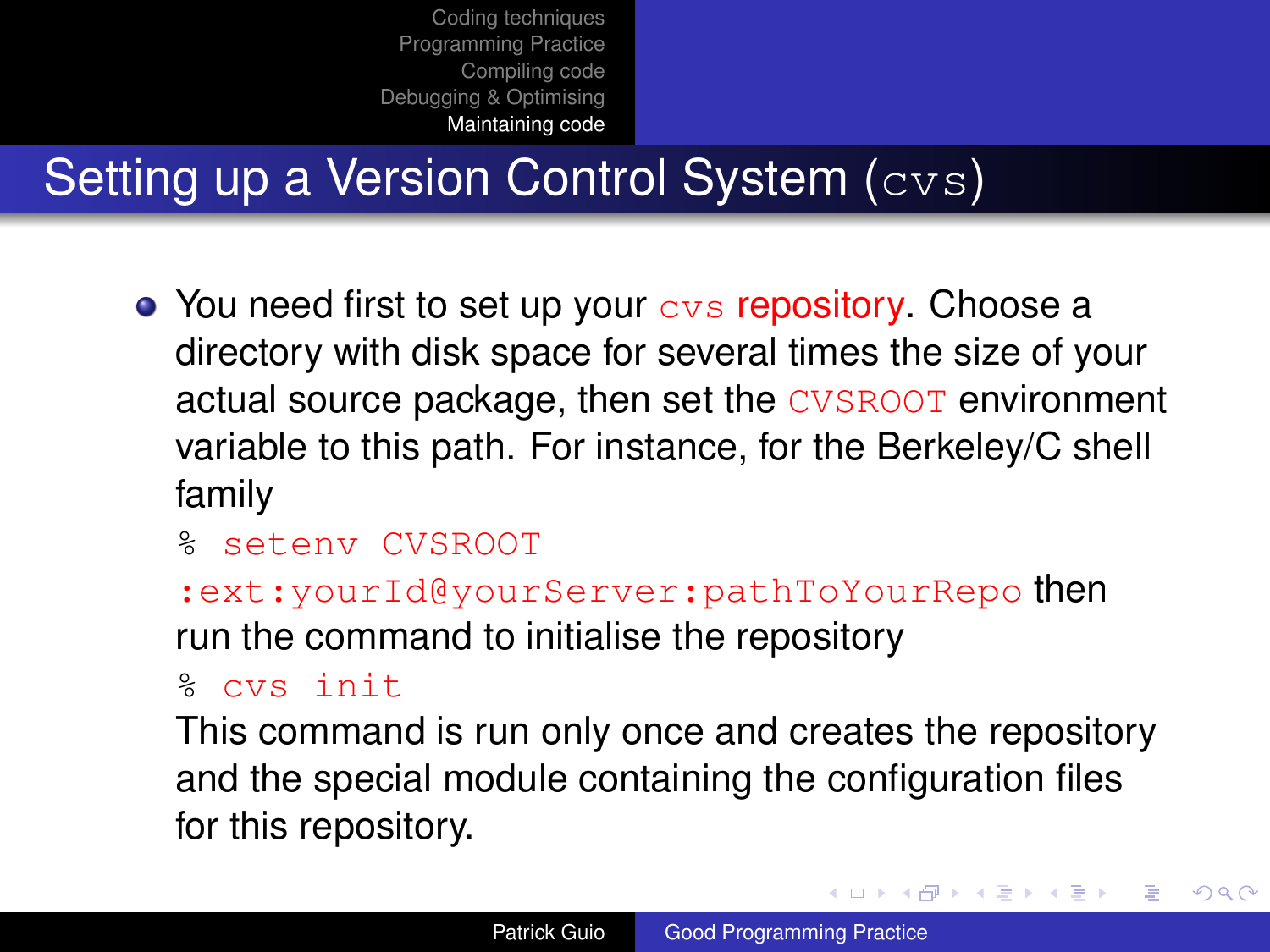## Using cvs

• You can import your code into the sub directory myProject of the repository by running the "import" command from the root directory of your project

% cvs import myProject mySoft START mySoft is a so-called vendor tag, START is the initial release tag.

- Then you can get a working copy of your project with the command
	- % cvs checkout myProject

It will create the sub directory  $myProofect$  and put all the files you have imported into the repository to allow further development.

イロト イ押 トイヨ トイヨト

B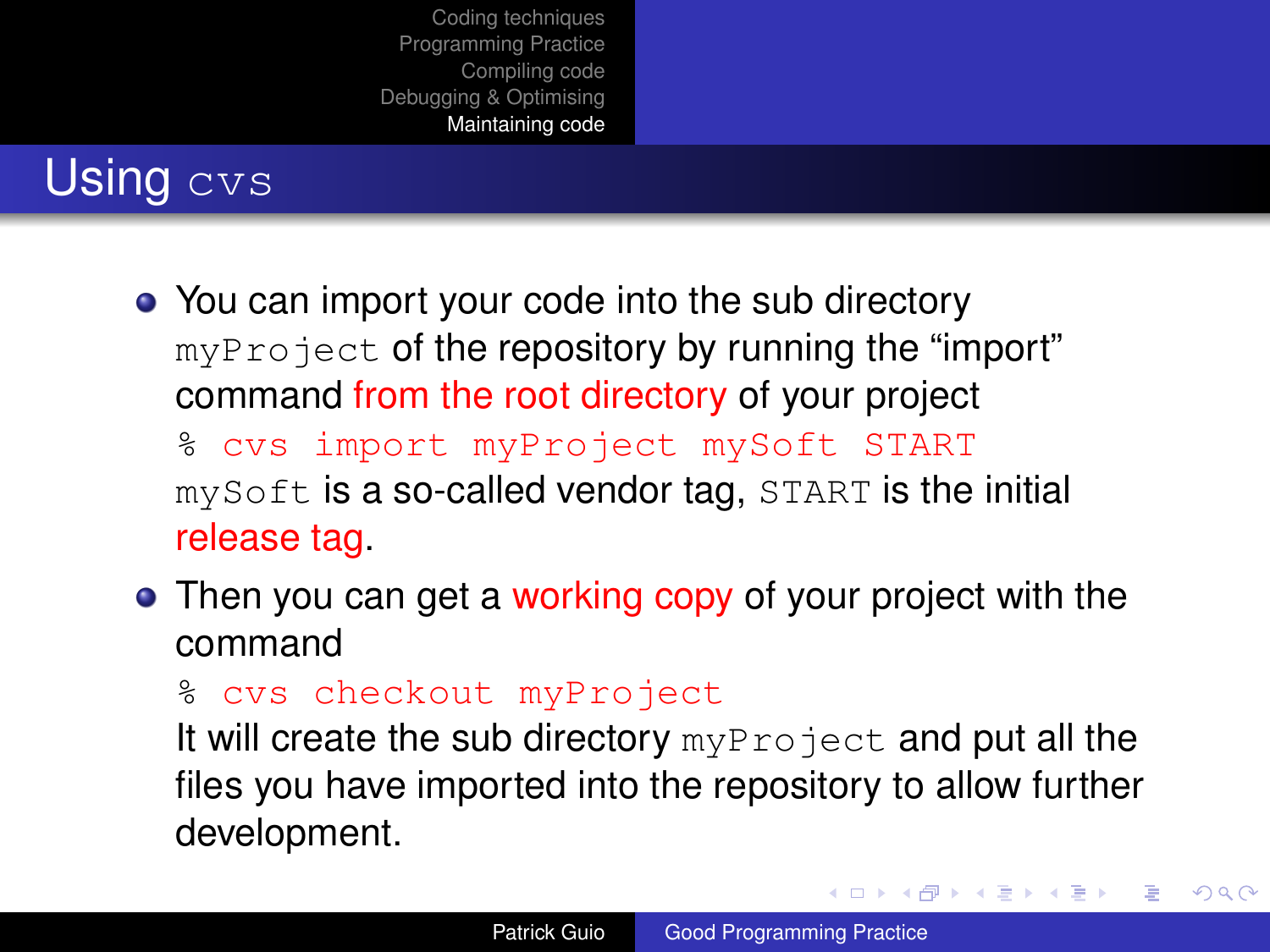## Using cvs (contd)

 $\bullet$  If you make any changes (and you are happy with them), you can commit your changes into the repository with the command

% cvs commit [filename(s)] without forgetting to log your changes.

• If you have "checked out" your project on another machine, you can synchronise these with the following command % cvs update

**≮ロ ▶ ⊀ 御 ▶ ⊀ ヨ ▶ ⊀ ヨ ▶** 

÷.  $QQ$